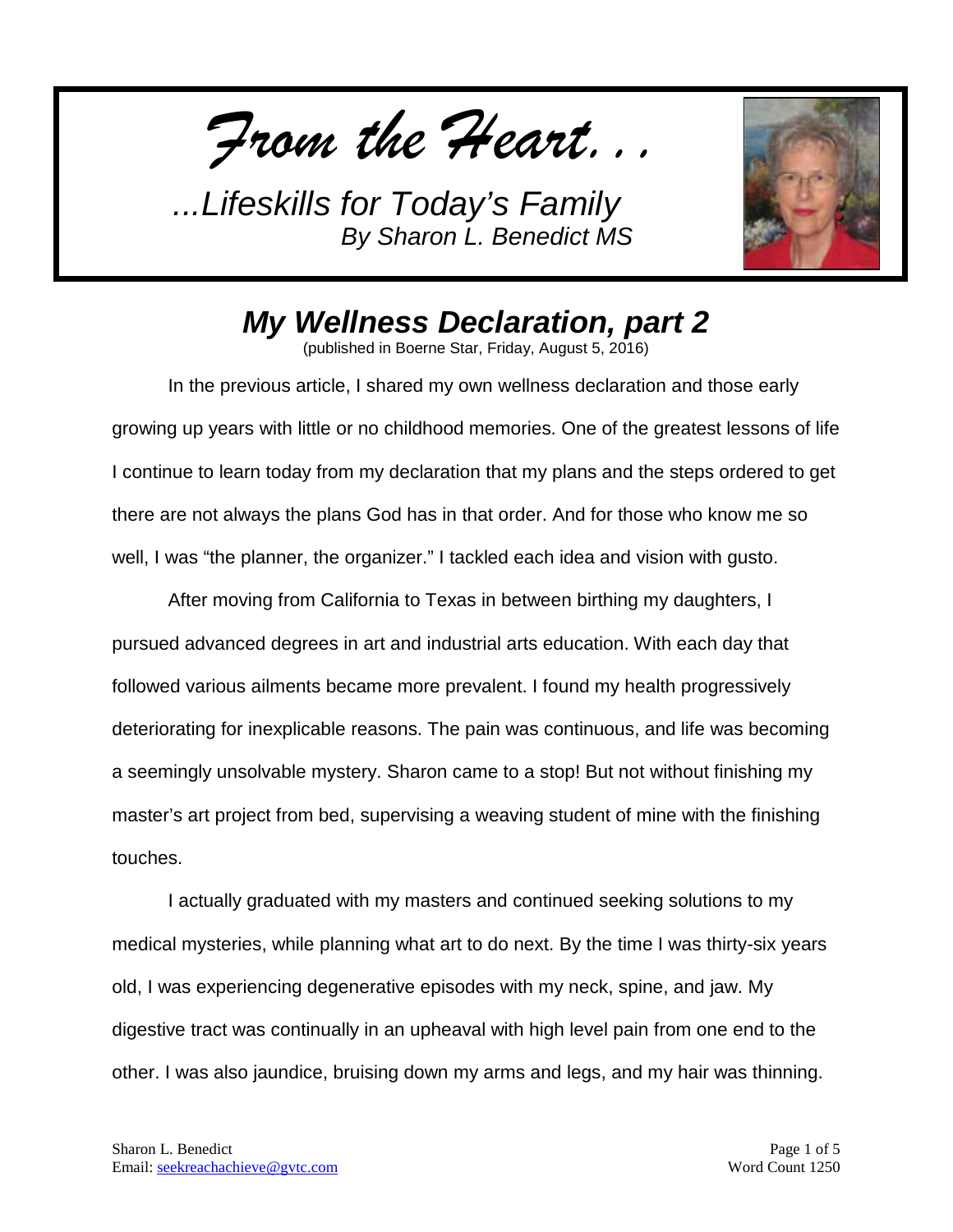Eventually in my thirties I became hypoglycemic to prediabetic, had osteoarthritis, and continued general nerve, tissue, and spinal degeneration. I was also developing macular degeneration in my eyes, at 36 years old no less!

I had other things going on as well, such as hair falling out, uncoordinated at times/bumps into things, nails brittle and peeling, and spontaneous bruising and capillary breakouts on extremities. And my own emotional state wasn't too good either!

At 36 and not able to do much of anything no matter how I tried, I finally sat down and had a long talk with God. My first question was "Is this how it's going to be?" Not necessarily expecting an answer, I was definitely surprised with what I heard. "Are you going to trust Me?" My response . . . "Wow, ok, what do I have to lose?" That was the day I made my Wellness Declaration and started my journey to being the whole person I am today.

As the journey began, I could have never imagined what would surface in my memories and come my way toward wellness, including a few more diagnoses. Doctors love giving diagnoses but often fall short of how to deal with it beside pain killers, tranquilizers, and "go on a vacation." Yet, God had a different plan.

I was ever surprised along the way as to what was to be done when and in what way. I learned some things need to be done first before the big giants are to be faced and won. And that it is still a moment to moment process with each step. Other diagnoses came my way such as Irritable Bowel Syndrome, severe Malabsorption Syndrome, Achlorhydria (very low or absent hydrochloric acid in stomach and other digestive organs), Fibromyalgia, and pre-Lupus. Autoimmune disorders can affect almost any part of the body, including the heart, brain, nerves, muscles, skin, eyes,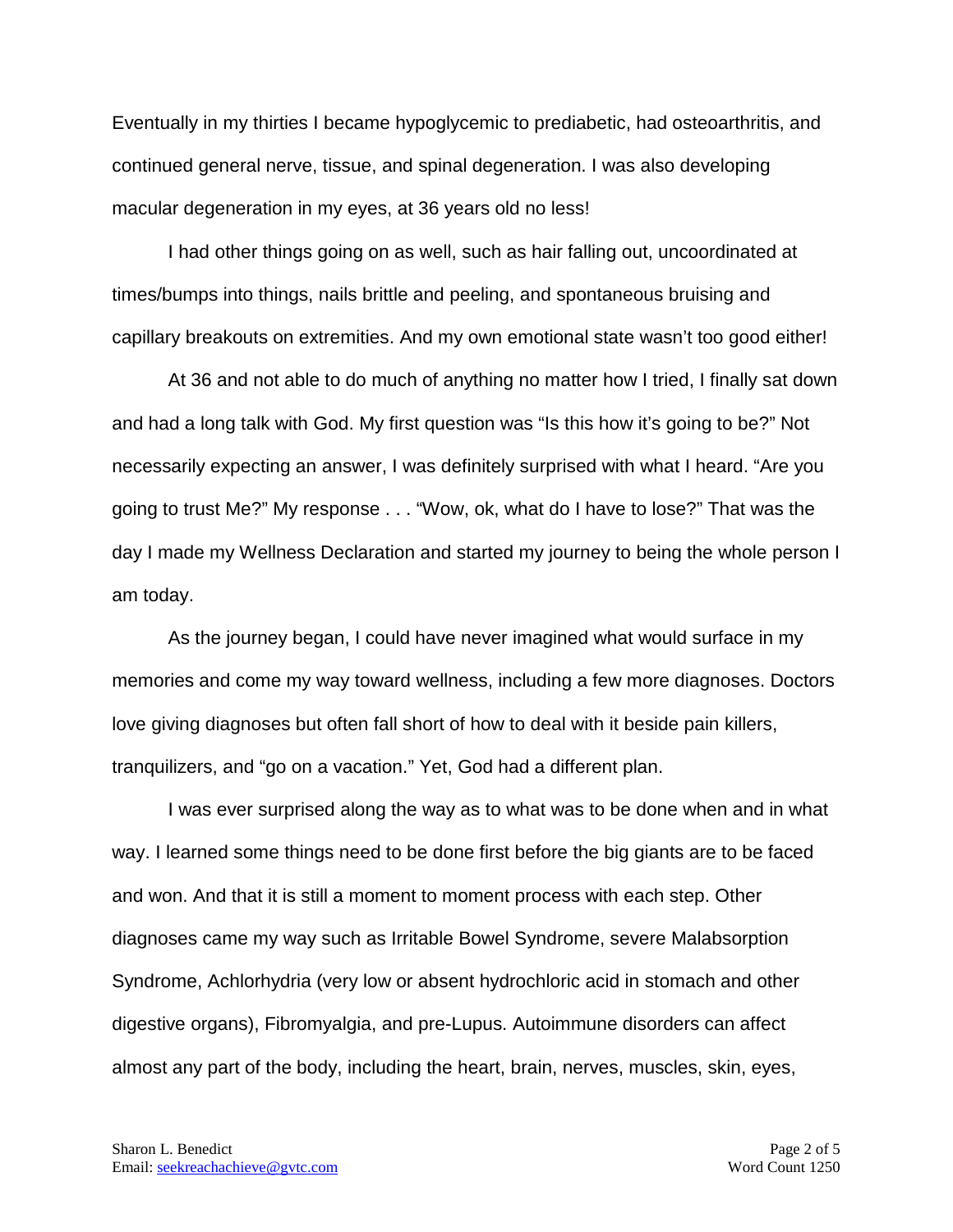joints, lungs, kidneys, glands, the digestive tract, and blood vessels. There were just too many things going wrong with my body; and with this world of specialists, few if any collaborated. It also seemed like when doctors didn't know what to do with me, they always tagged me with a syndrome or pre-this and pre-that.

What was my first step? Actually, it was my husband's idea. John simply came home one day when I was in high-level pain in my digestive tract, he handed me the Encyclopedia Britannica! He said, "If you can't eat, you will starve to death. Let's find out how a normal digestive tract functions first. Then go from there." No doctor, no hospital ever did that. They simply said, "We know you are deteriorating but don't know what to do." So, I went home and "trusted" some more. That's when my John stepped in.

The next step was when a doctor showed up at John's work after attending a business luncheon and handed John his business card. Dr. Ayers said he never gives out his card when visiting guests but felt he should. John just simply responded, "You are an answer to prayer for my wife." That next step was a thorough allergy/sensitivity testing for chemicals, foods, inhalants. Some help showed up.

The next key step happened with a phone call from my sister in California. Paula said she found a metabolic disorder center in Pasadena and recommended I try them. So, off to California I went. At the Currier Metabolic Center, Dr. Currier did tests that no other doctor or hospital did. He summarized that he wasn't going to diagnose me any further but will help me find out what isn't working and try to get it to work again. He only stated I had what is called "an inborn error of metabolism" spiraling into layers of degenerative autoimmune responses. The term "metabolic disorder syndrome" wasn't in vogue at the time, nor were they tied to autoimmune problems yet by conventional or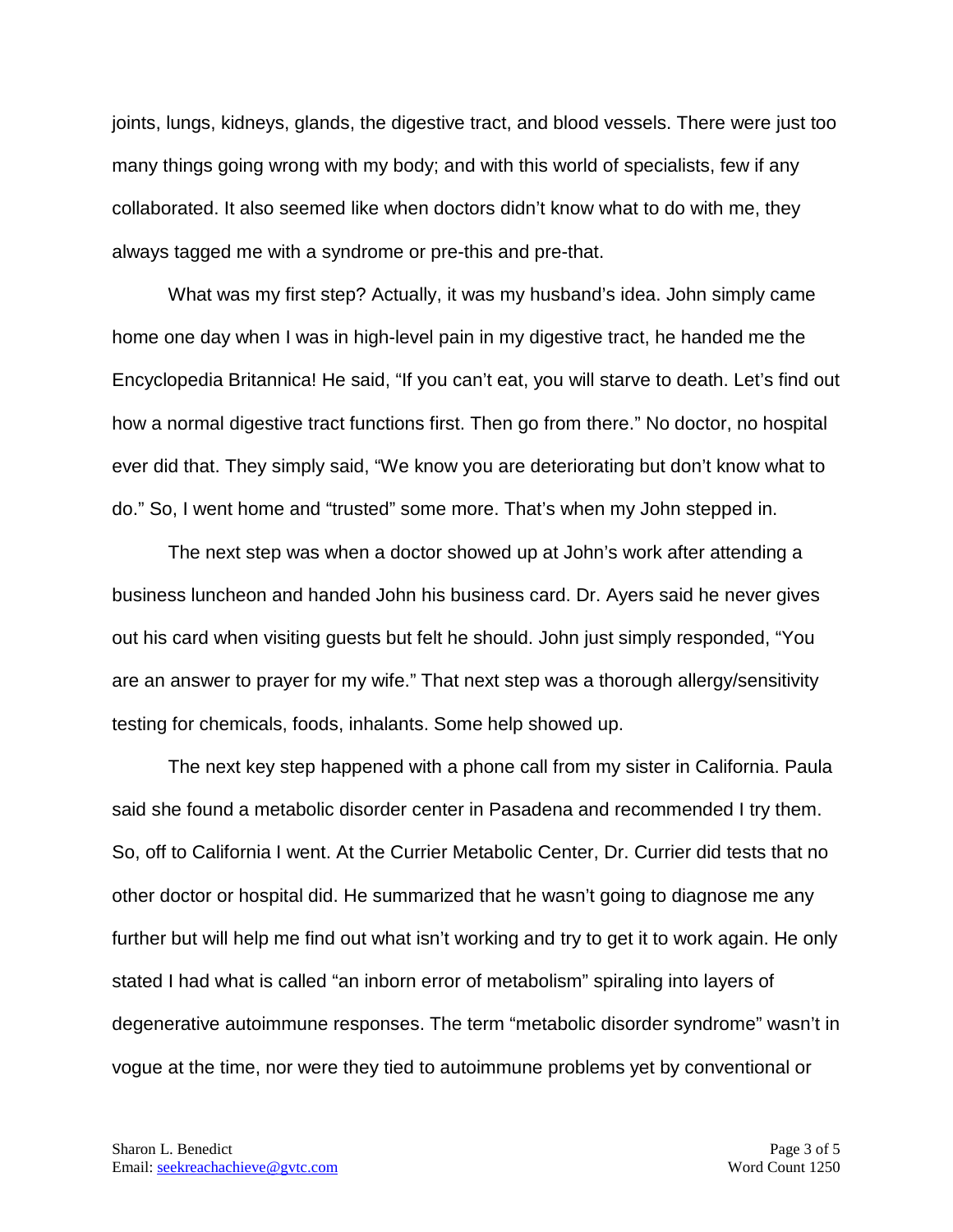even some alternative practices. In the early 1970s and 80s the work of Dr. Currier and others were actually pioneering this field at the time.

Dr. Currier also connected the dots between the here and now and my childhood ailments more likely caused or at least were accelerated by my parents being chain smokers and heavy drinkers, even while pregnant. I not only inherited a degenerative predisposition but with severe malabsorption my stomach had little or no hydrochloric acid being produced nor was my pancreas, intestines, and related organs barely producing sufficient digestive enzymes to break down proteins and fats, in particular via the magnesium-activated metabolic steps. That was why I was basically starving to death and the body was trying to compensate by feeding off my muscles, tissues, and bones. I went from 170 lbs to 114 lbs within months when I showed up at Dr. Currier's doorstep.

The center also did extensive allergy/sensitivity testing to augment what Dr. Ayers, my local allergist, did to insure the most effective and synergistic treatment plan going forward. I was so doctor-shy, hospital-shy by then I wasn't sure if I really wanted to trust or try what Currier put before me. It would take life-altering discipline and commitment not just for months but possibly the rest of my life. Yet, I remembered my words "Wow…what do I have to lose?" when God asked me, "Are you going to trust me?"

Keeping on, keeping on, was only possible with learning those moments of trust that kept me on track and on pace toward regaining my life and wellbeing. I was learning what to give up to gain. So, I went home with a life-changing regimen of pills, potions, lotions, and avoidance/rotation eating pattern. Upon arriving home, I also had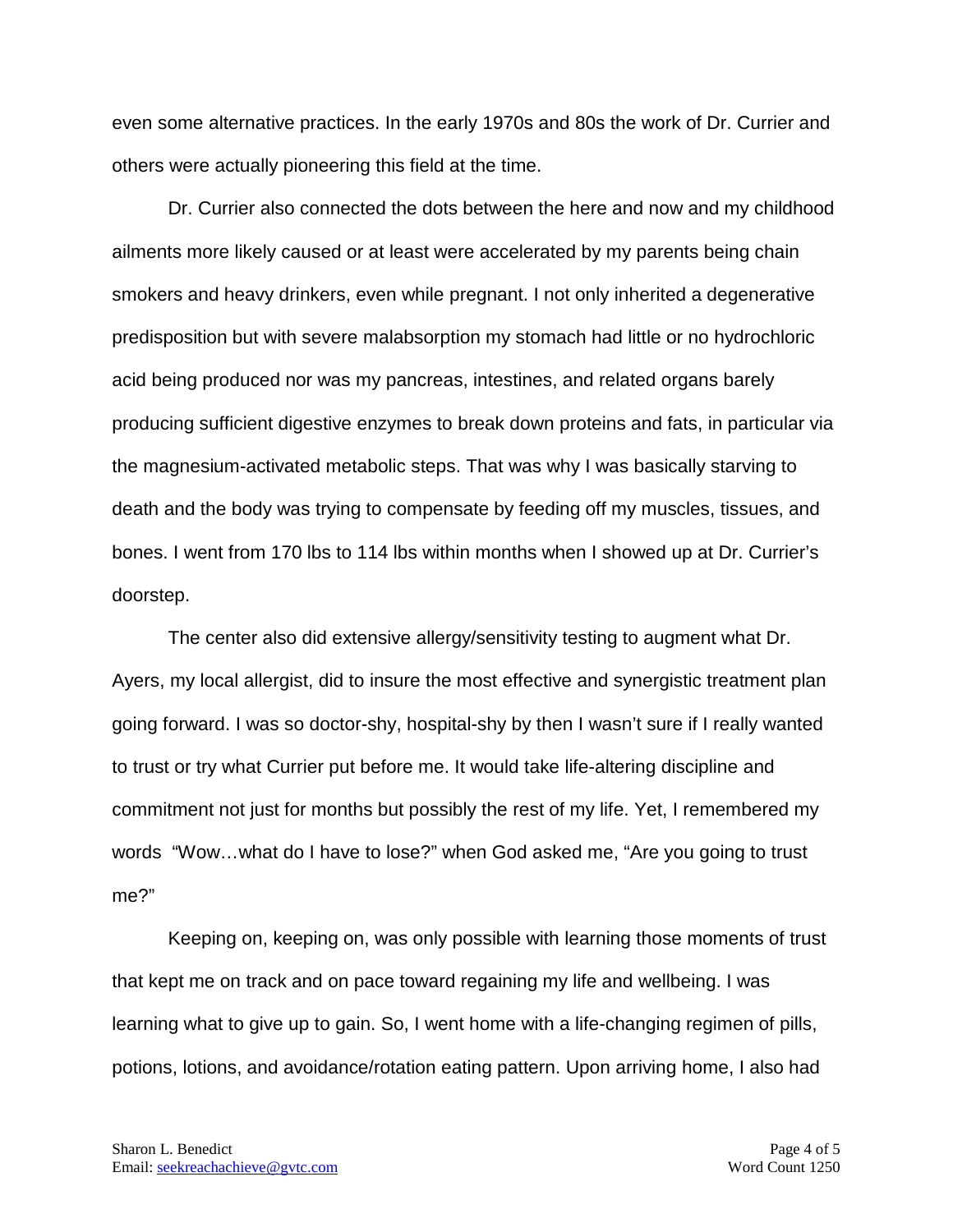to go through every product on the shelf and in the refrigerator and start with the most benign regimen of daily routines.

The journey continues . . . next week, to regain my life and health one meal at a time, one life-changing day at a time.

--

Sharon L. Benedict, is a speaker, author, and weaver, and loving it! She is available for speaking engagements, free-lance writing, and will even weave you a one-of-kind creation, just for you. Sharon also welcomes your questions and comments and can be contacted at *[seekreachachieve@gvtc.com](mailto:seekreachachieve@gvtc.com)*. Visit her website at *[www.celebratingyourjourney.com](http://www.celebratingyourjourney.com/)*.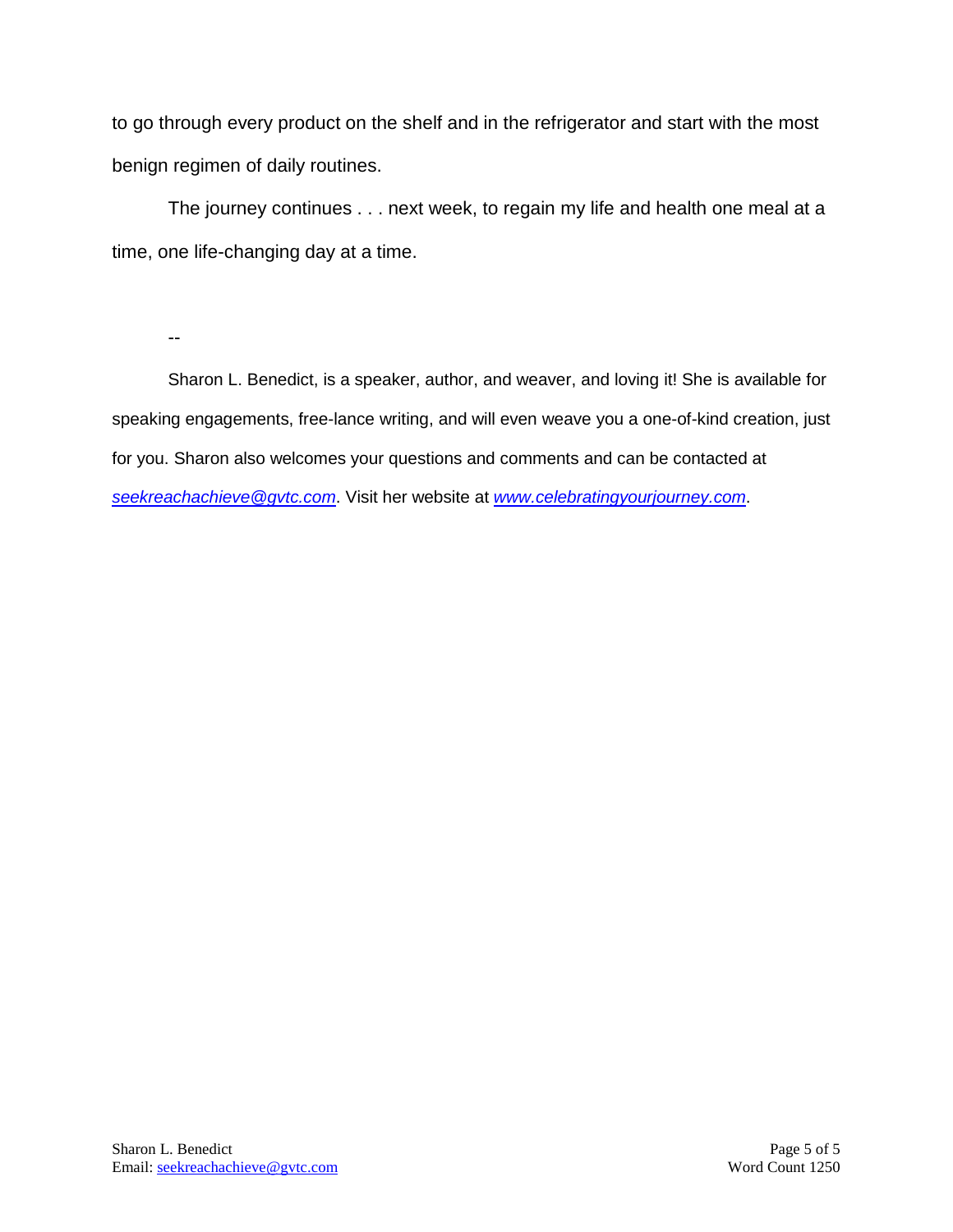*From the Heart...*



*My Wellness Declaration, part 3*

(published in Boerne Star, Friday, August 12, 2016)

As mentioned in previous article, after returning home with a life-changing regimen of pills, potions, lotions, and avoidance/rotation eating pattern, I also had to go through every product on the shelf and in the refrigerator and start with the most benign regimen of daily routines. The overall transformation included housecleaning products, laundry detergents, body lotions, makeup, even my own toothpaste.

Dr. Currier's regimen of food rotation by food families came from a book he gave me called "*The Rotary Diversified Diet"* developed by Theron G. Randolph, M.D. and Ralph W. Moss, Ph.D (source: *The Alternative Approach to Allergies* : *The New Field of Clinical Ecology Unravels the Environmental Causes of Mental and Physical Ills).* This rotary diet involved five basic rules:

- 1. Eat whole unadulterated foods, simple foods.
- 2. Diversify your eating pattern.
- 3. Rotate your eating pattern.
- 4. Rotate food families every 2 days.
- 5. Eat only foods to which you are not allergic, at first.

He also introduced me to another reference, *Brain Allergies: The Psychonutrient and Magnetic Connections* by Dr. William Philpott. The book also had a seven-day and four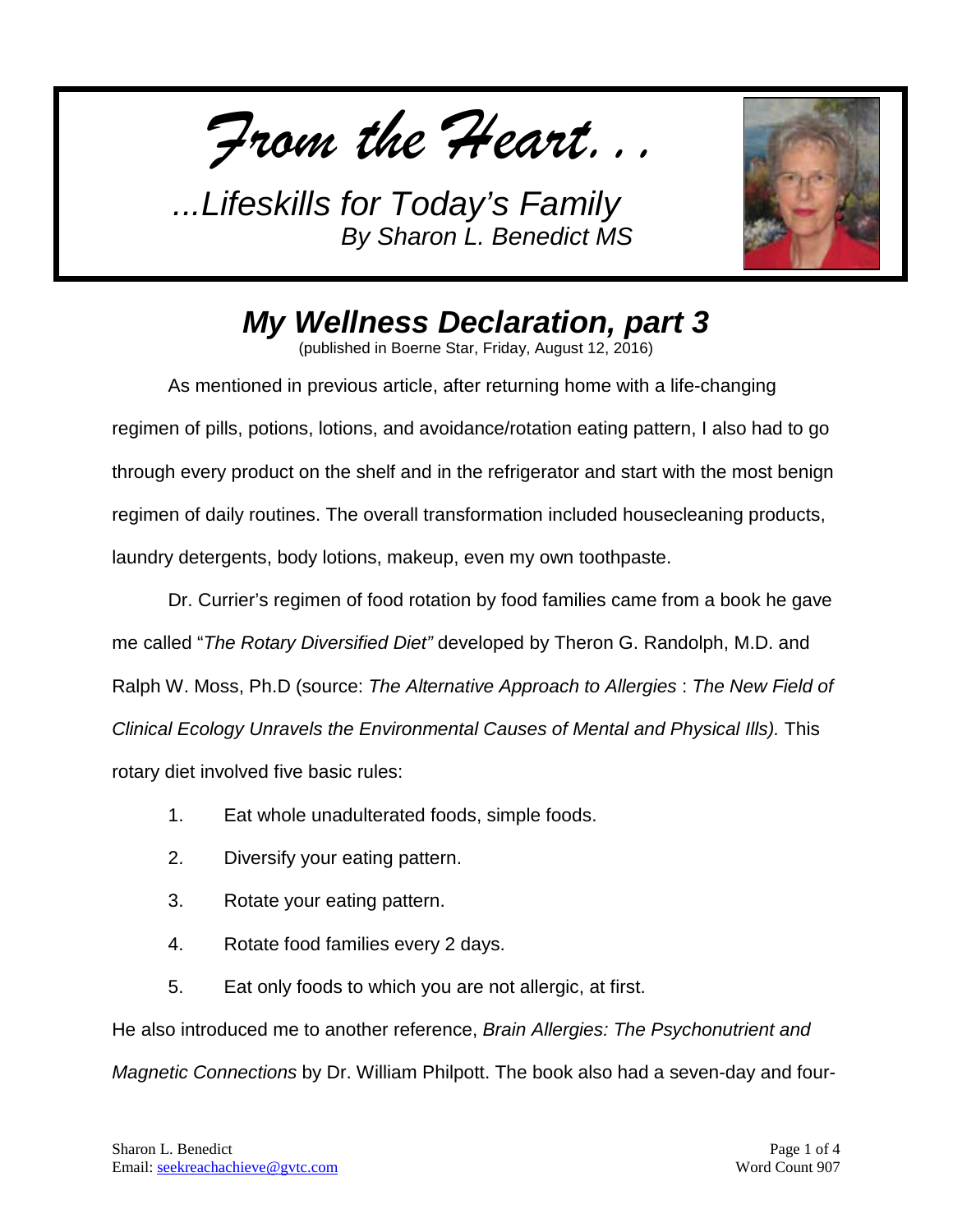day rotation chart of foods plus other challenging claims, but I persevered taking each day as it came. I used both references to create a tailored rotation to my situation.

Testing out every step and with a lot of help from my scientist husband, I learned about food families for every vegetables, animal protein, fruit, herbs, spices, sweets, you name it. As time went on I modified the rotation to accommodate any food avoidance still necessary. I typed my own chart and posted it on my kitchen cabinet for the next five to seven years.

To reduce exposure to offending food substances, starting a seven-day rotation routine was very hard at first. All the cravings started coming as I went into withdrawals from so many foods I couldn't even list here. I had to initially avoid all the basic foods we eat every day, such as wheat, beef, all dairy, eggs, soy, you name it. Read any food label on the product you use. Guess what? There are about 12 basic foods you eat several times during the day every day. Where is the variety?

I discovered a whole new, fascinating world of culinary wonder with foods I thought didn't exist! After five years, I fortunately was able to gradually reintroduce most all offending foods as I was able to handle them and continue with a four-day rotation. It made it so much easier creating menus and recipes that fit each day. Keep in mind, this was not a fad diet. It didn't deal with extreme eating patterns, such as eating only one food group or food family for weeks or months at a time. This rotation supported the basic rules of quality nutrition in every detail.

Imagine all the surprise meals my family encountered! With some meals, they actually enjoyed the concoctions. There were those days, however, especially Day 3, that didn't go over very well! But love conquers all, and we were in this adventure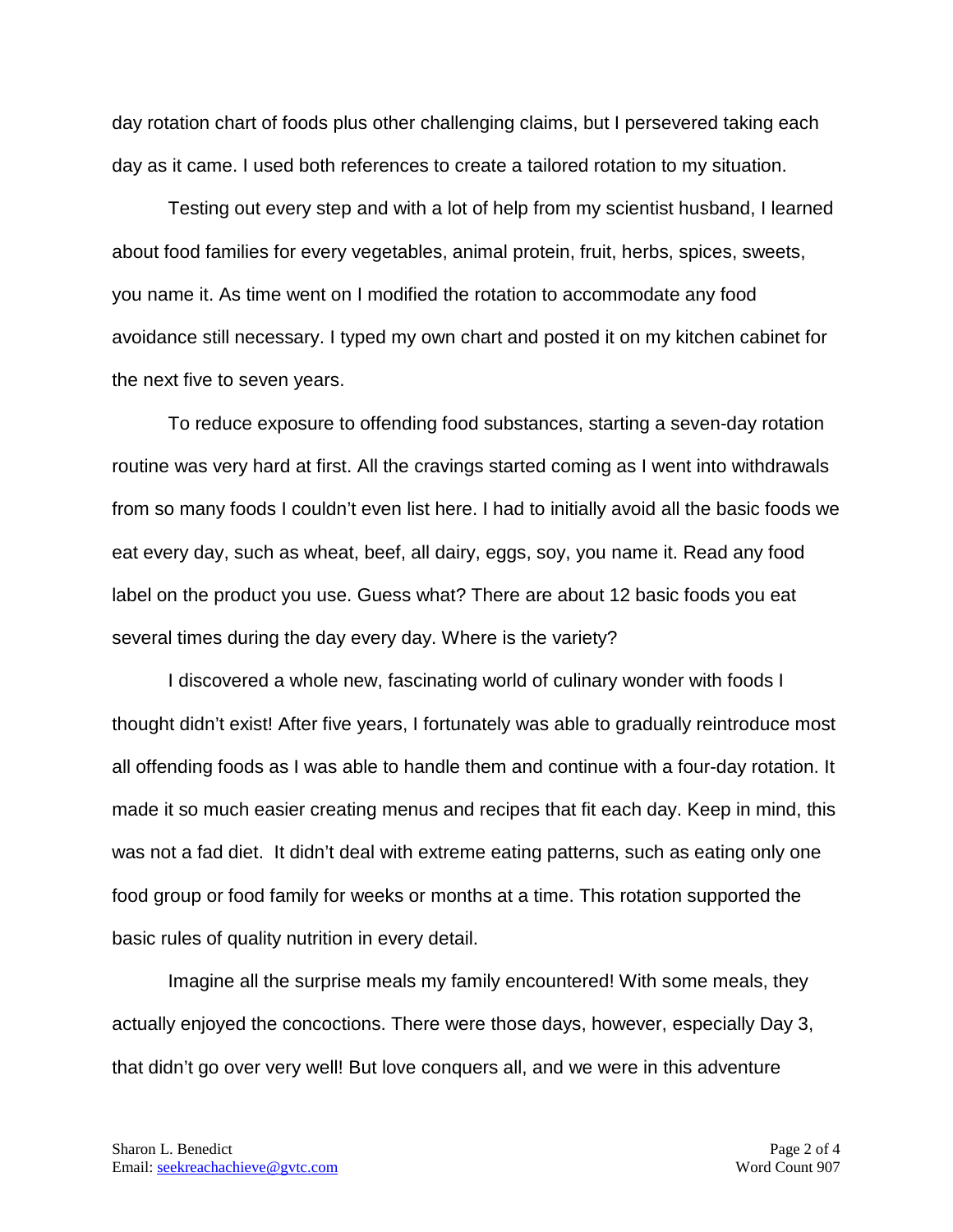together. And yes, there were times (which I only heard about in later adult years) my daughters pitched their lunches in the trash at school and got in the cafeteria line or sponged off friends any goodies they could get!

Along with this mealtime adventure, I also began a nutritional supplement regimen Dr. Currier prescribed with the most benign sources available in the nation at the time for chemically sensitive people. Not knowing how my body would react I started taking only a third of the amount prescribed. I eased my way experimenting with each week one more supplement to add, waiting on how my body would react. I eventually learned to recognize changes and new plateaus in how I felt. I also made corresponding changes in my nutritional needs, exercise, and daily activities.

Some amazing things started to happen over a period of months, although I didn't notice it myself at first. My husband, John, actually noticed I didn't panic eat my food at each meal. I didn't have the pale, pasty look of pain on my face as much, and I didn't immediately lie down to endure high level digestive pain for an hour or more after eating.

I continued phone consults with Dr. Currier until I felt I needed someone nearby to keep me moving along. While working with Dr. Currier, I got to know many wellness and functional lab resources. A variety of periodic chemical/food allergy testing was done using different methods. In addition, an amino acid analysis was done to help monitor my progress with malabsorption. Other metabolic and chemistry screens were added. These tests were done through a team effort by local physicians and specialty labs around the country. Most of the coordination of these tests was my responsibility since few physicians knew of these tests nor knew what to do with the results.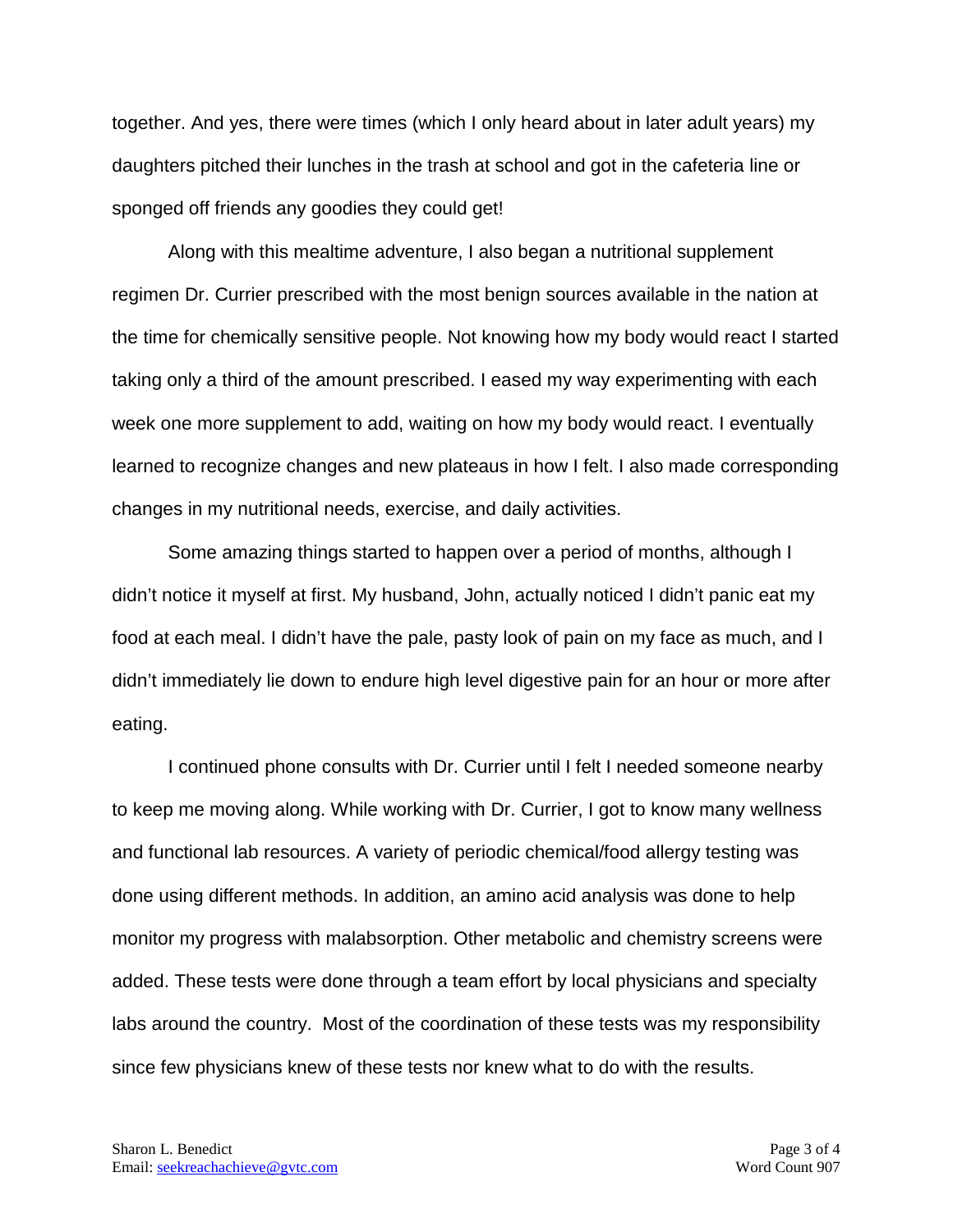Much of the consultation was done through medical directors and lab consultants who held Ph.D. degrees in chemistry, immunology, and nutrition-related disciplines, not conventional physicians. Fortunately, I was able to connect over time with a number of incredibly gifted integrative MDs and PhDs whose unique skills in integrative medicine and nutrition were just what the doctor ordered. The next step coming next week.

--

Sharon L. Benedict, is a speaker, author, and weaver, and loving it! She is available for speaking engagements, free-lance writing, and will even weave you a one-of-kind creation, just for you. Sharon also welcomes your questions and comments and can be contacted at *[seekreachachieve@gvtc.com](mailto:seekreachachieve@gvtc.com)*. Visit her website at *[www.celebratingyourjourney.com](http://www.celebratingyourjourney.com/)*.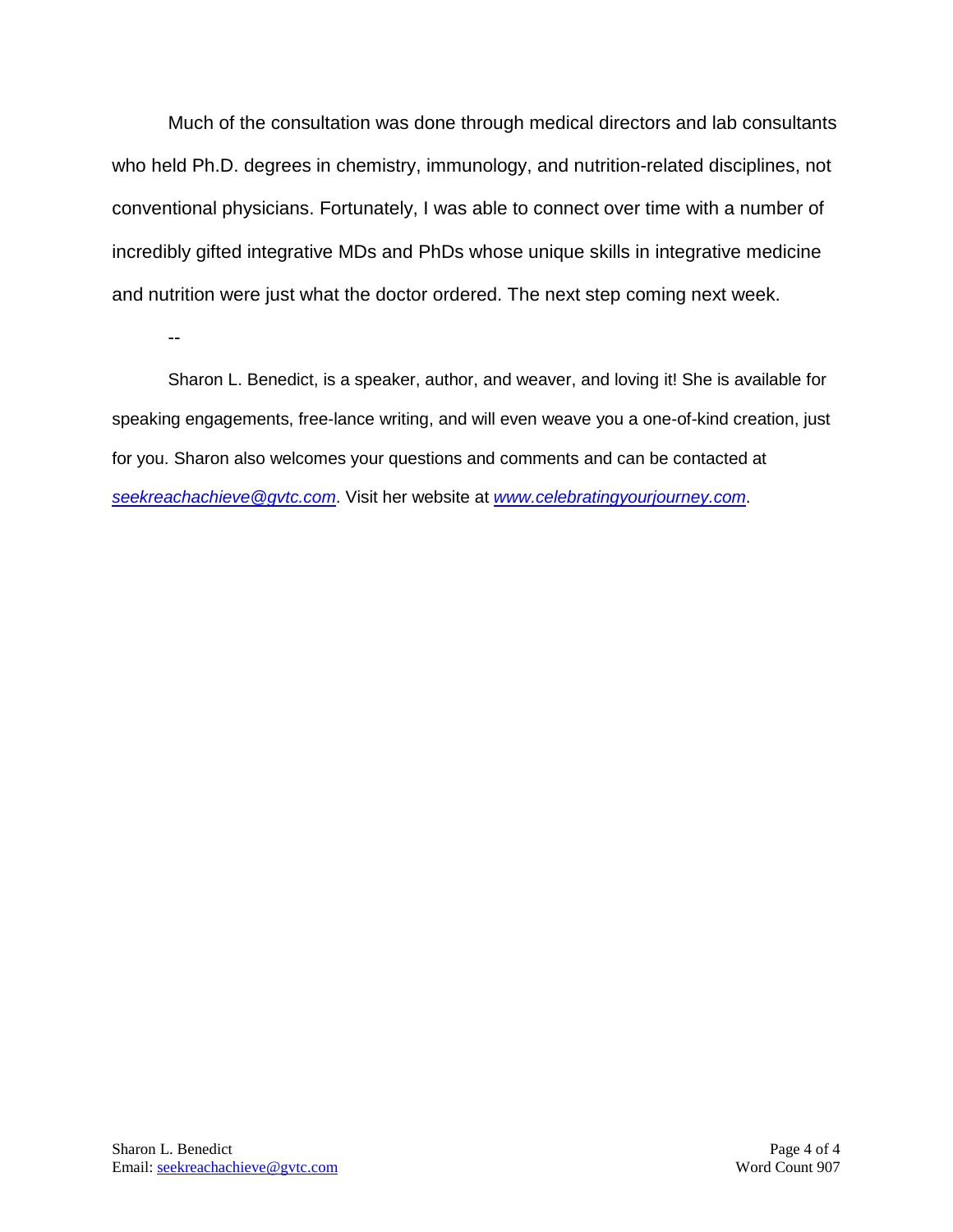*From the Heart...*



*My Wellness Declaration, part 4*

(published in Boerne Star, Friday, August 19, 2016)

As the months and years rolled on I was getting stronger and stronger. I was working hard at taking care of my body with my food rotation/supplement routine, exercise, and recurring monitoring. As I improved, I was able to reduce the number of supplements, potions, lotions, and other concoctions. Keep in mind, I couldn't use perfume, makeup, or be around it in the earlier years.

In the beginning I used olive oil as hand lotion and beet juice as make up, can you believe! I was a frequent visitor to the health food stores and learned to be a very committed label reader! So much fun!! Sure! Although, I must say, as I improved and the pain levels went down, this new way of daily life became quite natural to me. I was actually have some genuine fun with it. I was learning that giving up some things actually brought multiple gains in my life in every area.

The year 1988 came around. I had just finished a consult with an oral surgeon who said I had little or no cartilage in the TMJ condyle of my jaw. It was bone against bone for the most part. By that time I was grinding my food in a blender to reduce the pain level from my jaw. Coping with severe myofascial pain syndrome wasn't working out very well. So he suggested surgery as an option. However, I definitely heard, "no thank you" and continued to "trust." Five years later, the oral surgeon told me it was one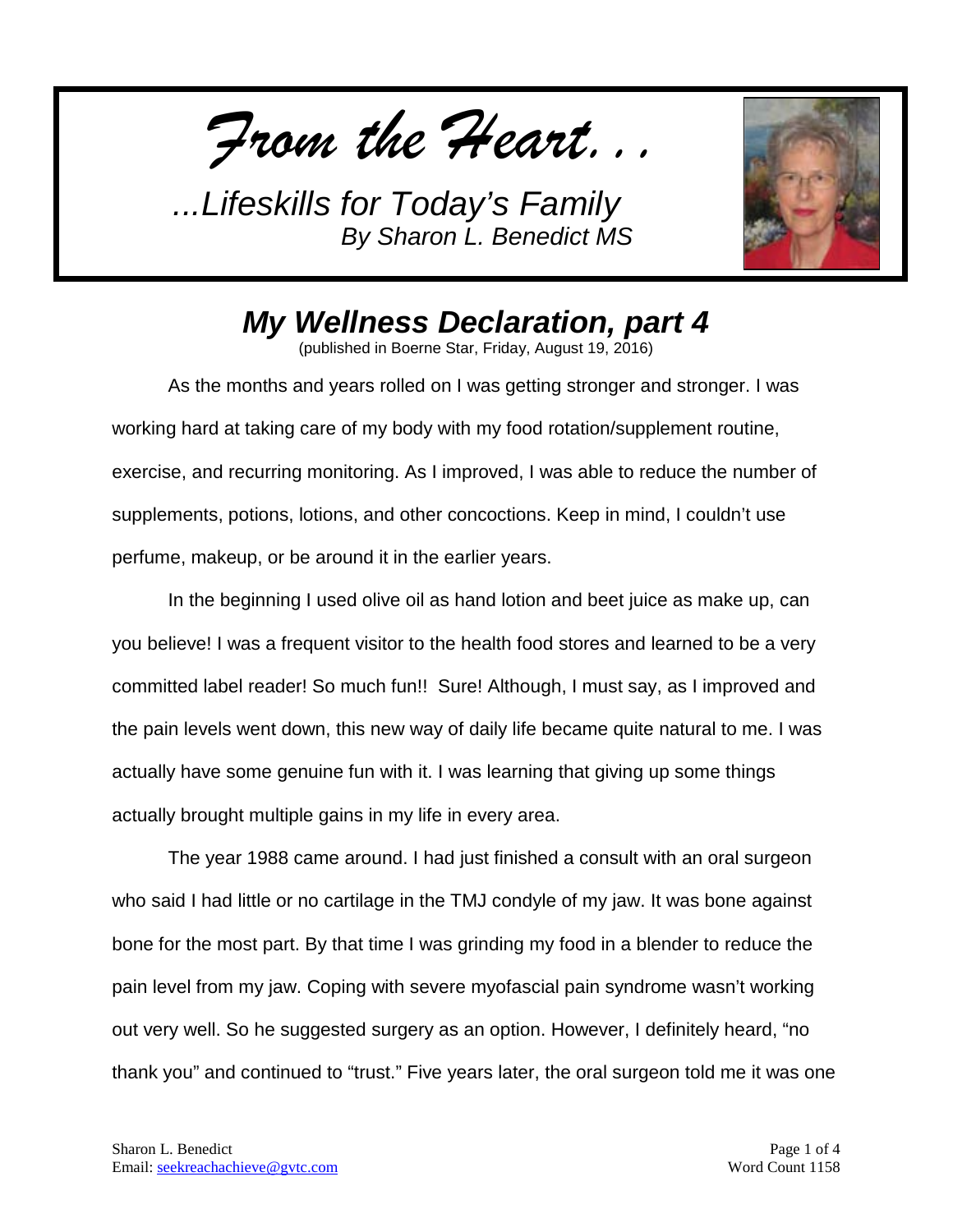of the best decision I made for my own health and wellbeing based on my condition and the risk that surfaced from the procedure on other patients.

I was being prepared to peel off two more layers of that proverbial onion from life's challenges. Again, I was to revisit "trusting" like never before. The first poison was a physical one. I was watching a TV program one day and a physician from Oregon was being interviewed. The discussion covered recent information coming before a medical convention she attended. One of the subjects was metal toxicity, specifically, from dental amalgams. My interest was sparked, and I decided to study the information available on the subject. My dentist knew very little about the subject except that the American Dental Association (ADA) did not support or validate the research and clinical evidence coming in from around the world and in the United States.

I realize, even today, this topic is still controversial within some healthcare arenas. I only ask you do not automatically apply this to your own situation solely on the basis of my experience nor the limited information provided here. I encourage you to do your homework as I did those many years ago. Study both sides of the ongoing debate. Yet, today, you may fortunately find the dental profession in some circles have made giants leaps in the right direction since 1988.

After about a year of researching I decided to be tested and there appeared to be some evidence of metal toxicity from mercury and tin. I wasn't certain what dentists to use locally or to go out of state, particularly because of my TMJ-myofascial history. But after watching me over the years, my family dentist who knew my dental history in every detail stepped up to help. I am certain it was not an easy decision for him to make, but I knew it was the right one. In order to protect the integrity of my bite and TMJ, I had to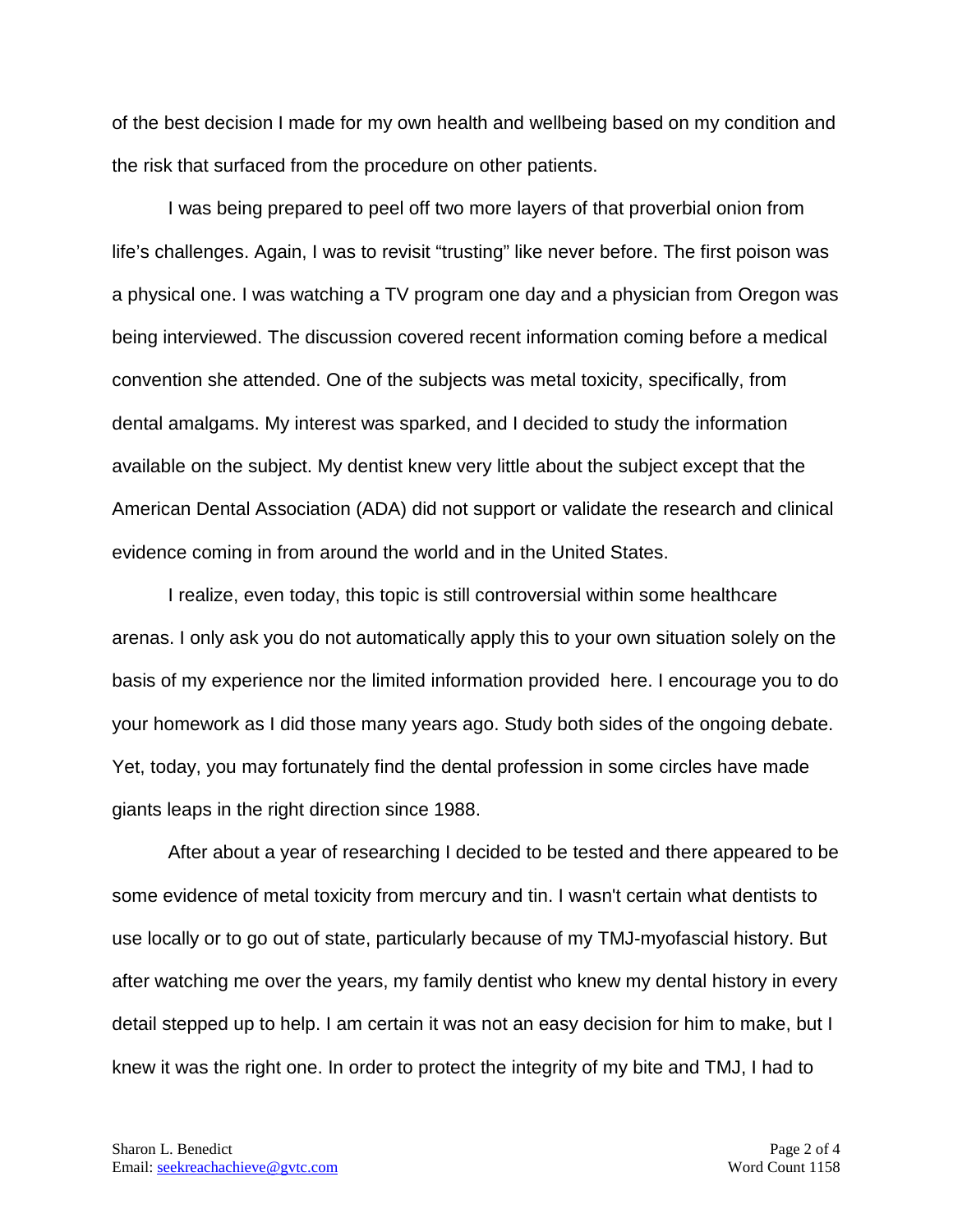have him directly involved. Again, I learned to "trust." My dentist gained more myofascial training and equipment. He then tested his facility for any mercury residues. He was then able to monitor my muscle and facial nerves before and after removal over a six month time period as amalgams were removed. He said my muscles and nerves were remarkably now in sync and stronger.

When the first quadrant (25%) of fillings was replaced, I began to experience bursts of energy for about a month and then leveled off. While the final quadrants were replaced, my husband, John, began to notice some of the moles on my back were disappearing and my muscles around my shoulder blades and back were larger. I wasn't as skeletal. When I went to my family physician for my regular checkup, he noticed the green or yellow cast to my complexion was gone. As the amalgams were removed, they were found to be badly corroded.

My dentist felt their condition was in itself a health risk. He was also considering the possibility that some form of detrimental galvanic action was taking place in my mouth. The presence of two dissimilar metals in the mouth can act as electrodes which can generate an intraoral electrical current. This "galvanic action" can create a variety of unpleasant and disturbing side effects in some people.

Within the first six months after replacement, I saw further strengthening of my muscles and mental concentration. I could even start mowing our 2 ½ acre lawn–on a riding lawn mower of course! In addition, my 114 lbs settled in at 138 lbs. The dentist continued monitoring muscular function around my jaw. He found a significant improvement in muscle activity after replacement and further bite modifications were made. My extremities, especially my hands and feet became warm. My eyestrain was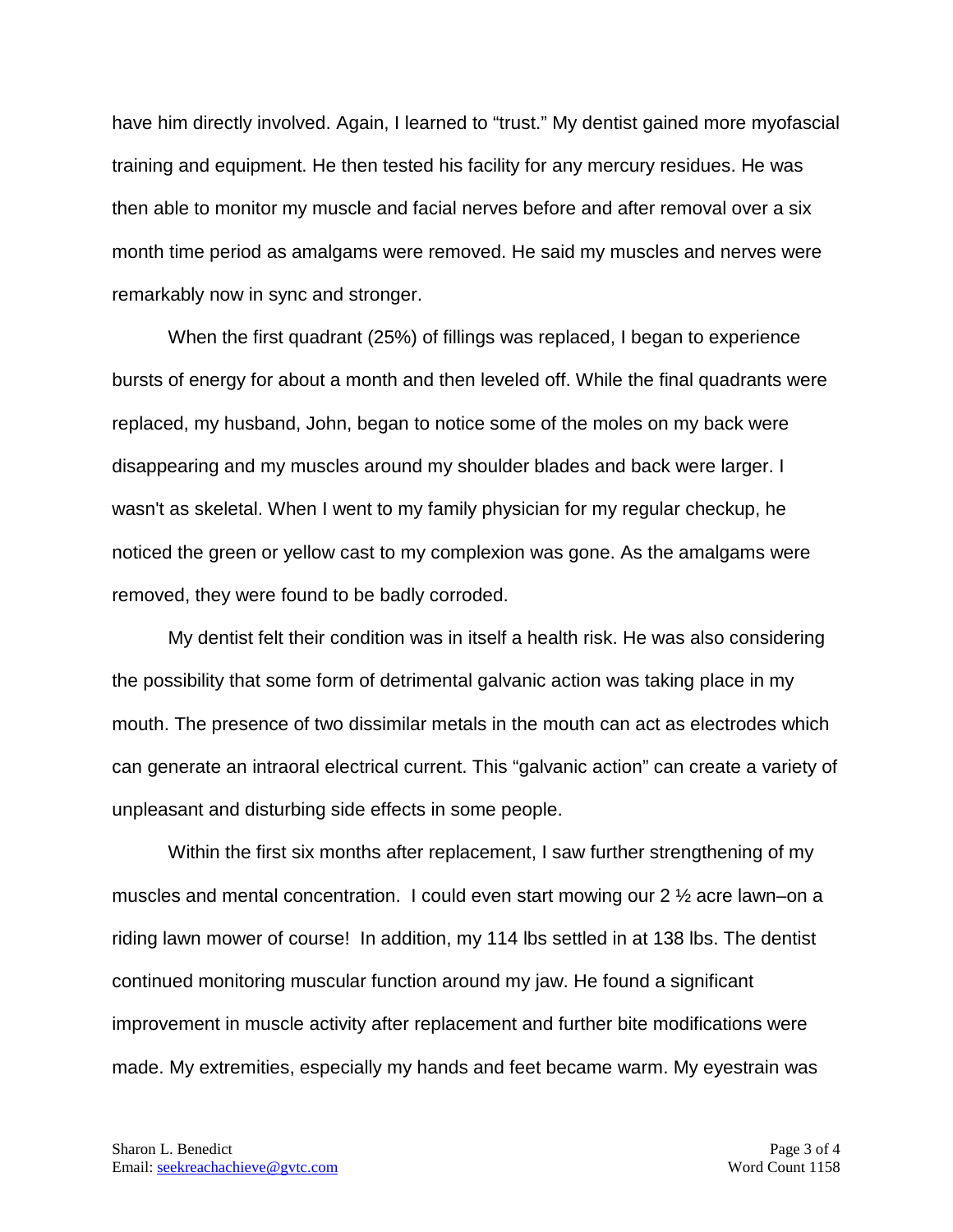less, neck and shoulder muscles were less tight, fewer electrical-like tingling, less tender to the touch with overall body, metallic taste in mouth was gone, and my teeth were not as sensitive to hot and cold. I continued to still have some joint grinding and popping to the right because of the loss of cartilage in the condyle. But who's complaining!!

Another interesting correlation occurred. Two years after the amalgam removal I went in for my regular eye checkup. My doctor had been monitoring my eyes during these years. He stated I had developed definitive visual symptoms of senile macular degeneration usually prevalent is people 70 years or older. For most people, this means a gradual visual impairment that may end in blindness. He asked what I had done, if anything, over the last two plus years since he had noticed these degenerative symptoms had subsided and only a tiny scar in one eye remained, without any visual limitation.

He indicated he had never seen a reversal of this magnitude of these inevitable symptoms of deterioration on the macular part of the eye. He described the change as a dry and brown field of grass that turned lush and colorful again, confirming that macular degeneration was no longer present.

Now, it's time to move on to the second poison in my life mentioned earlier in part one article. The journey continues . . . next week.

--

Sharon L. Benedict, is a speaker, author, and weaver, and loving it! She is available for speaking engagements, free-lance writing, and will even weave you a one-of-kind creation, just for you. Sharon also welcomes your questions and comments and can be contacted at *[seekreachachieve@gvtc.com](mailto:seekreachachieve@gvtc.com)*. Visit her website at *[www.celebratingyourjourney.com](http://www.celebratingyourjourney.com/)*.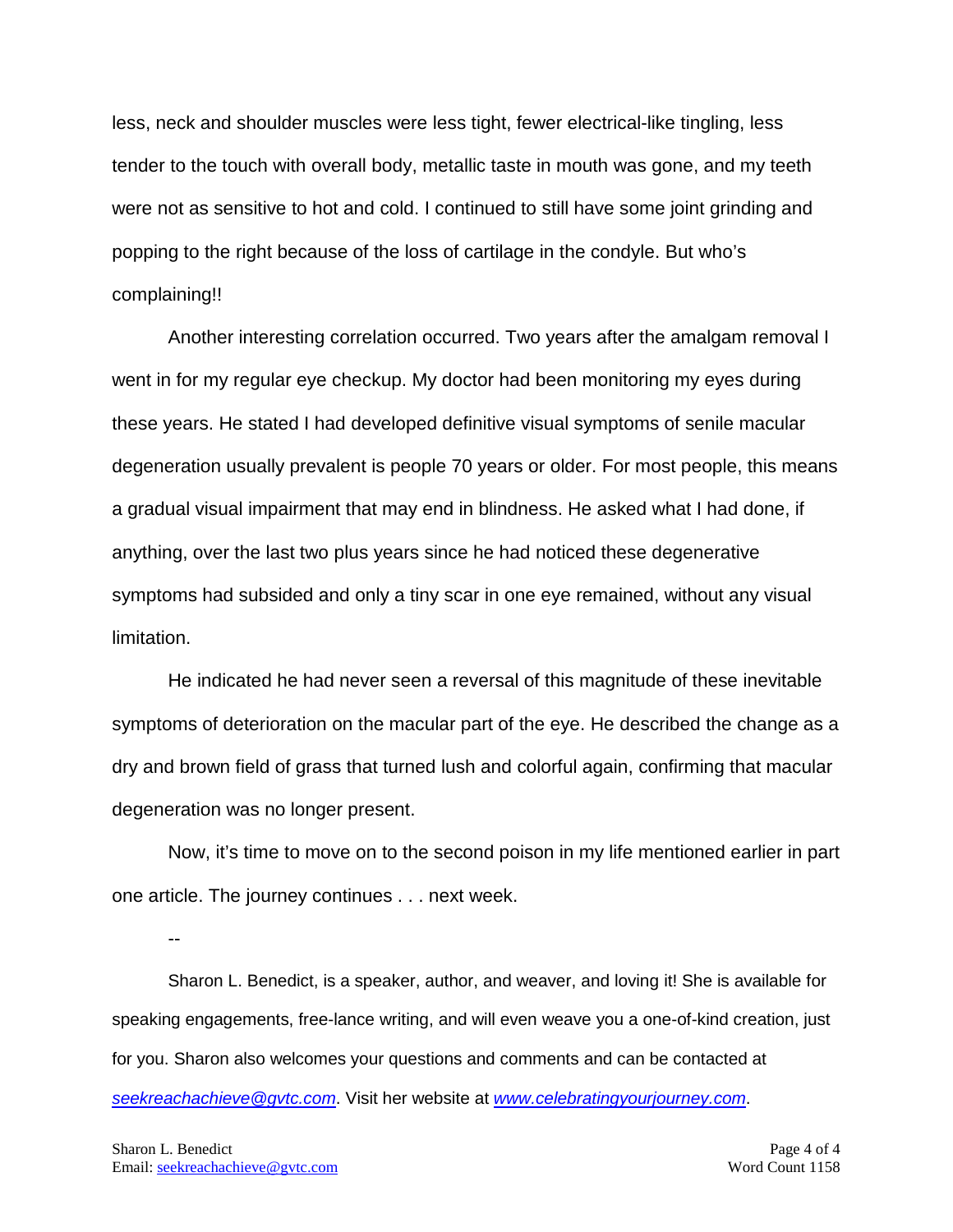*From the Heart...*



## *My Wellness Declaration, part 5*

(published in Boerne Star, Friday, August 26, 2016)

Here we are at the end, for now, of my wellness declaration journey with you. As mentioned in previous articles, the journey has taken us through multiple cascading adventures with a body that was breaking down but also a promise of wellness to come . . . if I would just "trust" and commit my life to the wellness declaration I made over 30 plus years ago. In part 4, I mentioned one of two poisons to be faced. With the first poison I discovered the world of dentistry in a whole new light, as I had the amalgams removed in my mouth and experienced further acceleration of healing and wellness.

Now it's time to revisit the other poison I mentioned in part one that reached deep into my heart and soul. Believe me, what began to surface in 1987 was harder for me to face than anything I went through thus far. I was about to regain my lost childhood memories. Having no memories of the childhood abuse for much of my young adult life, I woke up one day with a flood coming at me. Amazingly, for some reason I was ready to face this one. It was like every battle I faced up to this point was my "trust" training ground for what was ahead.

Yes, I definitely resisted believing and accepting initially. My first thought was "It's just my imagination turning into nightmares." I promptly ignored it all until one day I was again watching a TV program and a family therapist was being interviewed about her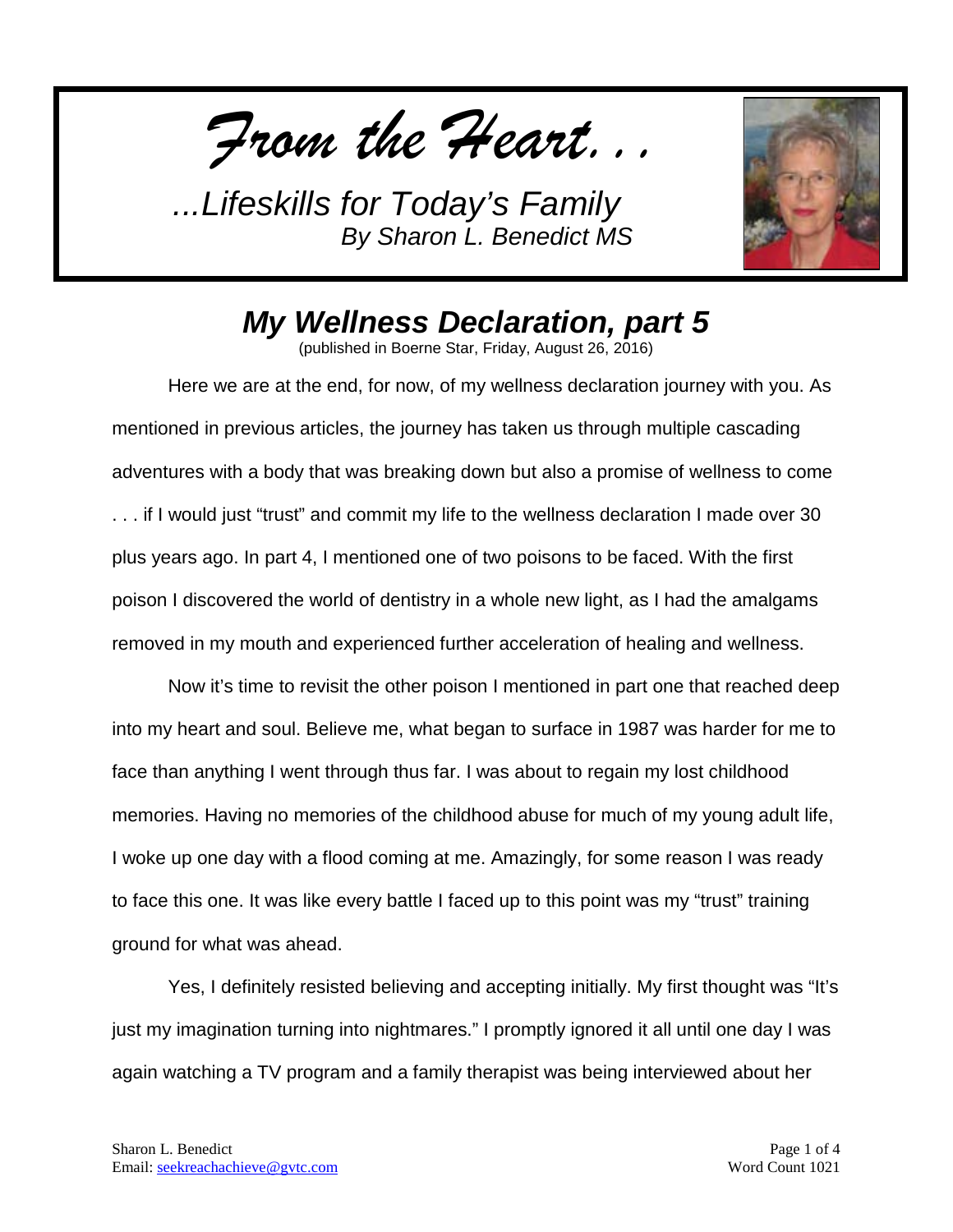childhood abuse. I turned it off. The next month, same program…there she was again telling her story. I turned it off. The next month, there she was again! I had a choice to make. Was I willing to step in, willing to trust with this? I knew I wouldn't hear Jan Frank's story for a long time. I said yes, listened, and cried alone for three days.

My family didn't know what was happening. The pent up emotions, grief, and the ugliness of the initial memories flooded through me. The Pollyanna world I lived in was shattered. But something else also started. The irony and wonderful mystery of it all was I felt free like I never felt in my life. That little girl was let loose from her prison and poison, and was growing up!

I was beginning to "trust" at a deeper level I never felt brave enough to try. But this time was different. I then got up the courage to tell my husband. He simply said "I always knew it was true. I love you." I then called my sister. Her heart just couldn't hear at first, but later she apologized and said to do whatever necessary to get through this.

Memories of my home life came in waves, both good and bad. I remembered how Sundays were the safest days, with barbeques, some laughter, and playing with my sister and brother. Other days were filled with locked bedrooms and bathrooms, and hiding in closets whenever I heard steps coming my way.

As pieces of my past continued to surface, I began to also realize how the response to my husband, my own children, and friends were influenced by my childhood. There were so many walls of protection I helped erect to keep from risking and trusting. As a child, those walls of forgetfulness and fantasy were a vital way some children escape without being able to physically run away.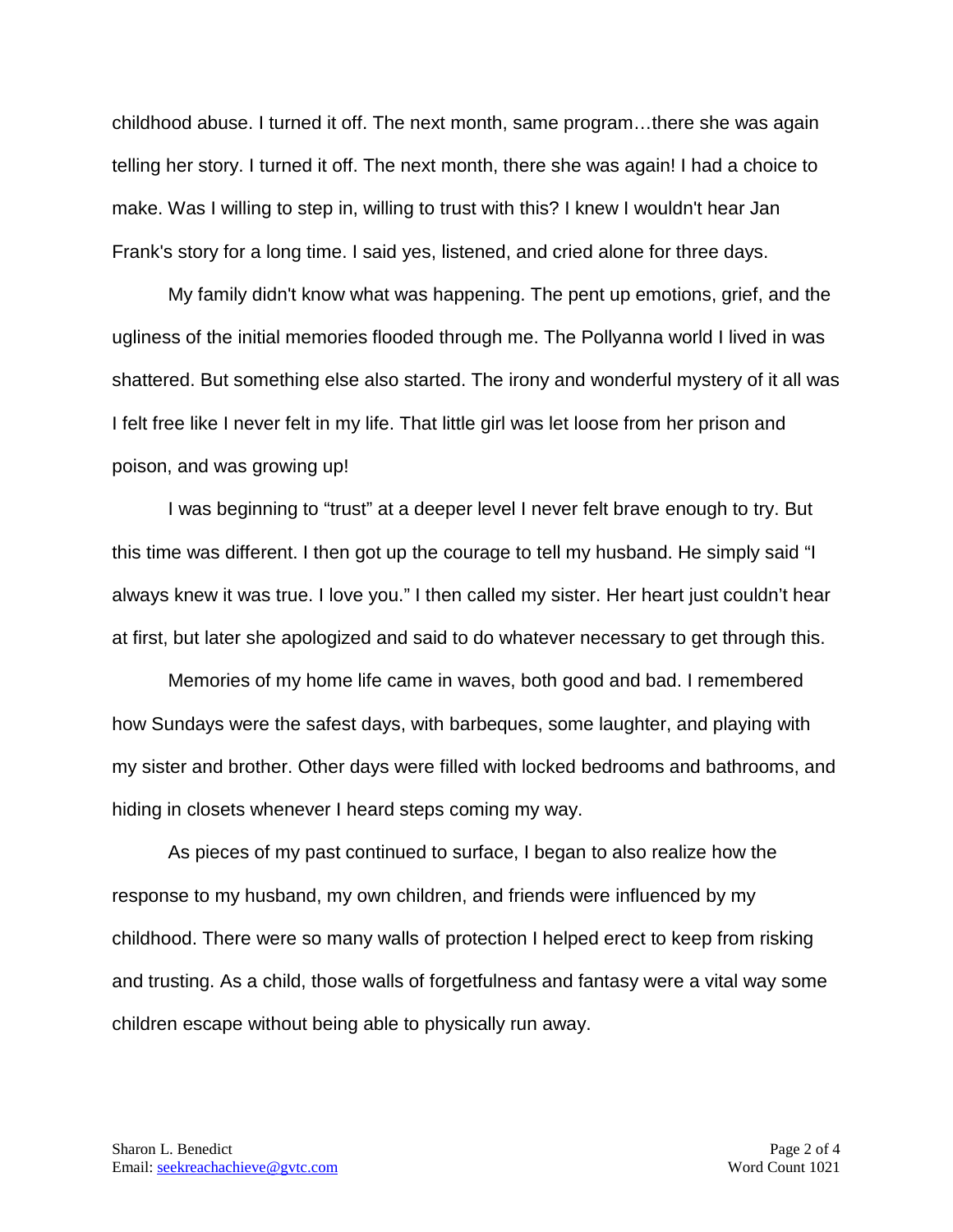Each of us as children respond in a way suited to our own experience and temperament. Working with Jan Frank made all the difference toward becoming whole in every area of my life. In Jan Frank's book, *Door of Hope*, she summarized the different ways our memories respond to trauma—repressed (no memory at all), suppressed (remember an incident but then forgets everything), oppressed (remembers the trauma but thinks it is resolved). Frank's practical approach to this painful and, unfortunately, controversial issue brings clarity to the steps taken to heal the heart. Her book and counseling practice followed these steps:

- Step 1. Face the problem
- Step 2. Recount the incident
- Step 3. Experience the feelings
- Step 4. Establish responsibility
- Step 5. Trace behavioral difficulties and symptoms
- Step 6. Observe others and educate yourself
- Step 7. Confront the aggressor
- Step 8. Acknowledge forgiveness
- Step 9. Rebuild self-image and relationships

Step 10.Express concern and empathize with others

These steps must not be taken lightly and without counsel. Lives can be destroyed if one just superficially tries to follow these steps. This is not like baking a cake! Lives are deeply involved. The goal is restoration of the whole person and the family/persons involved.